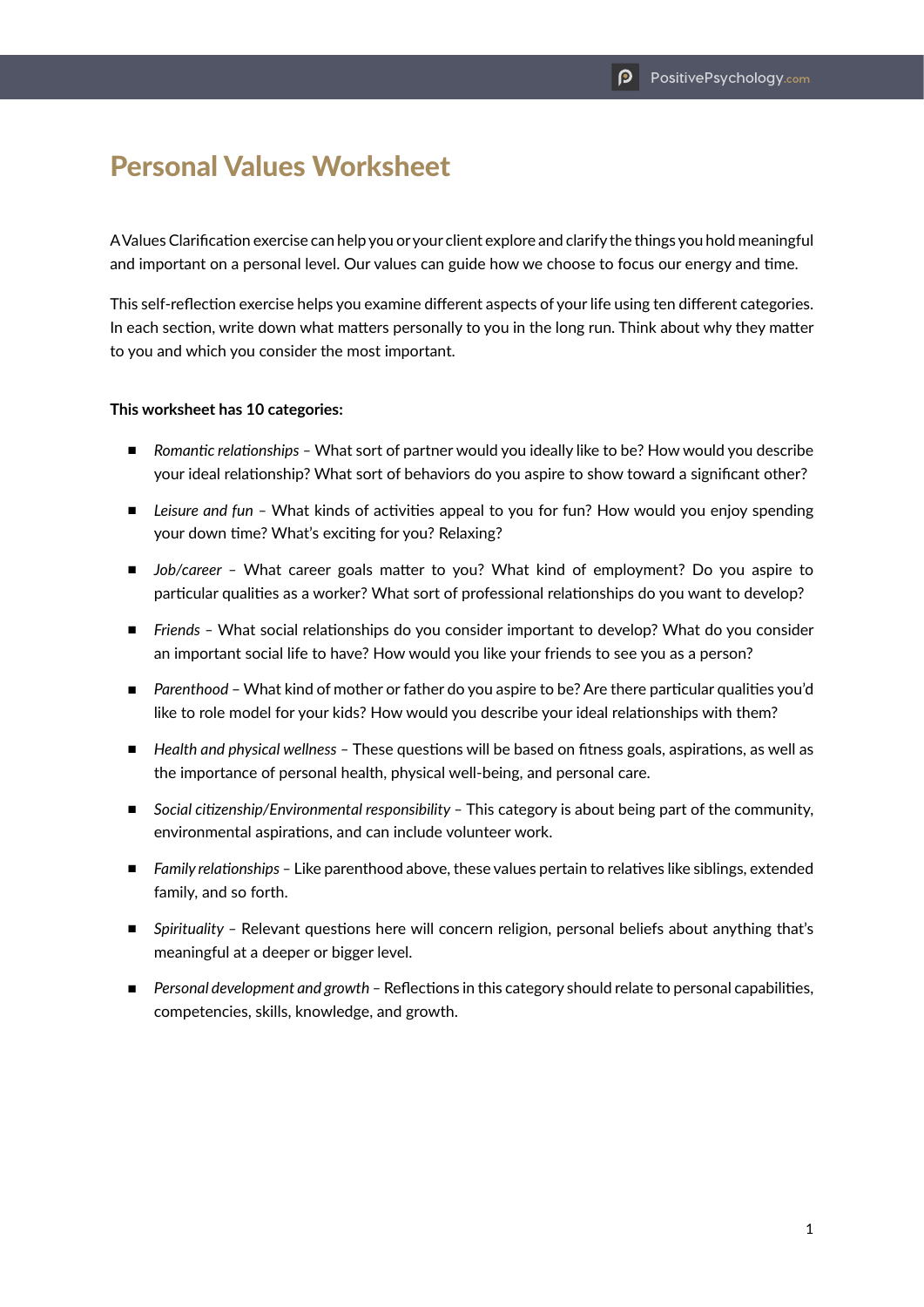## **Romantic Relationships Leisure and Fun Job/Career Friends Parenthood**